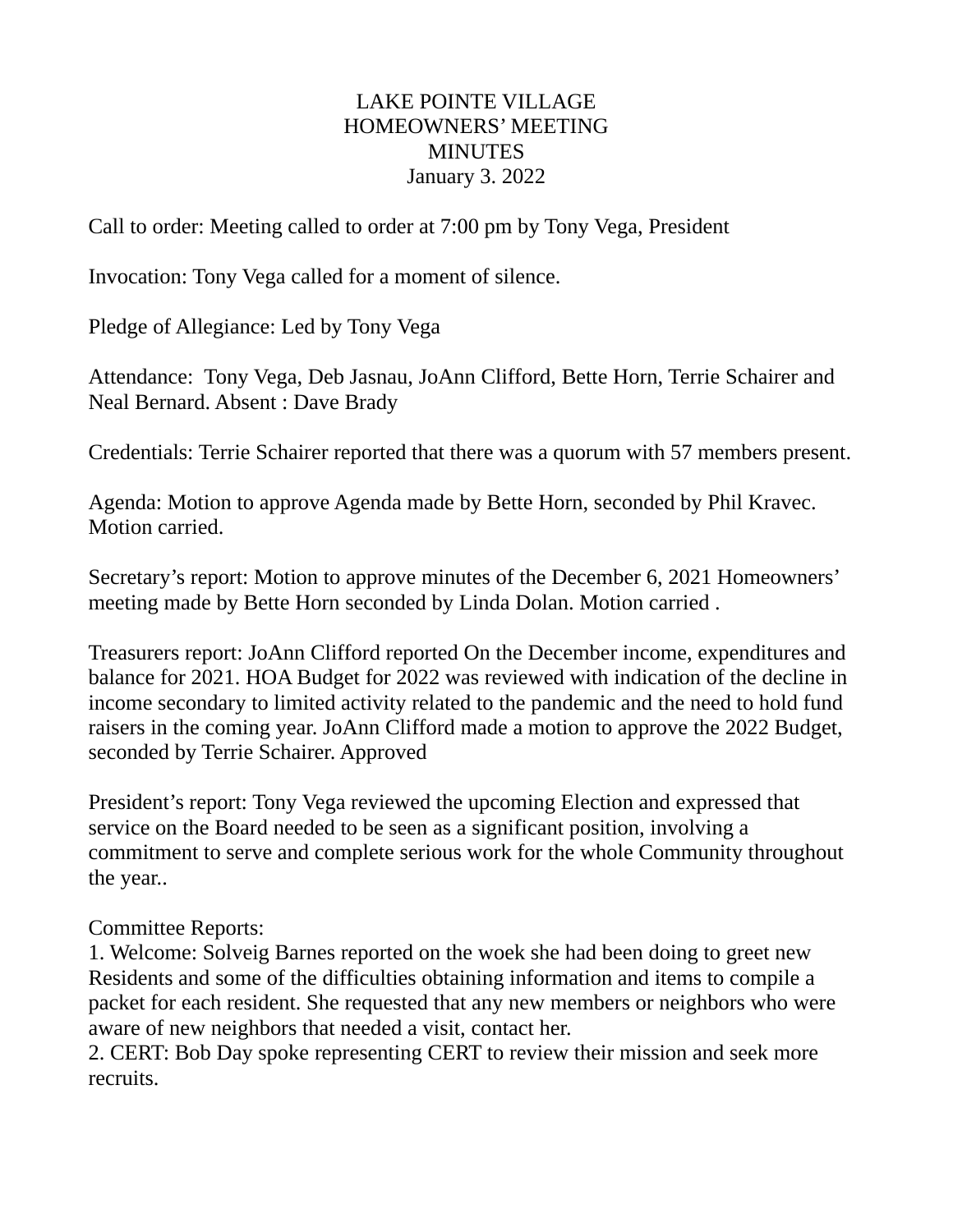## Page 2

3. Blood Mobile: Howard Moff reported that on the upcoming visits of the bloodmobile to Lake Pointe Village set up by One Blood for Saturdays from 8am to 12pm on February 19, April 23, and October 22 in 2022. He also reviewed a promotion by One Blood that might interest residents who wished to donate more often.

4. Activities: Dance Committee: Judy Cameron thanked everyone who supported the New Year Dance. 83 tickets were sold but attendance was less because of the increase in cases of illness in the Community with the recent upsurge in the pandemic. She announced that the January Dance was being postponed because of these concerns.

Pot Luck: Bob Day spoke on behalf of the Pot Luck Dinners to welcome all.

Singspiration: Bob also spoke on behalf of the Richardsons about Sinspiration.

Dominos: Deb Jasnau reported that Domino's starting time would be 15 minutes earlier at 6:15pm on days that Singspiration would be meeting in the clubhouse .

Line Dancing: Linda Dolan invited members to participate in the Line Dancing class at 3pm on Thursdays.

Community Projects: Deb King reported on the Annual Chicken Dinner being held on Thursday, January 20, 2022 at 8pm and the sale of tickets for \$8 dollars (including tax) which would be available at Coffee Hour or directly from her.

Car Port Sale: Deb King also reported on the Carport Sale planned for the first Saturday in March  $(5<sup>th</sup>)$  and the possibility of coordinating with the Town of Mulberry with their sale and a date change if the Town was to sponsor a sale.

Shuffleboard: Joe Strahl reported on the schedule for Shuffleboard on Tuesdays and Saturdays at 10am.

Treasurers Forms: JoAnn Clifford reviewed for all Activities Coordinators the process for reimbursement for Activities expenses and the forms to use for income and expenses and the Treasurers process for computing taxes .

Old Business:

1. Election 2022: Neal Bernard, HOA Director, representing the Nominating Committee reported on the Nominations for the Election scheduled for the Annual Meeting, February 7. 2022. Nine names were on the sign up sheet. He opened the floor for nominations with a declaration repeated three times. After a brief delay and before the nominations were closed, a nomination of Mark Ruffner was received from the floor. After close of the nominations, the following slate of nominees for 7 open Board positions was made: Elizabeth Barham, Cindi King, Phil Kravec, Mark Ruffner, Terrie Schairer, Kathy Sexton, Cindy Small, Joe Strahl, Donna Stout and Sandi Young. The recent change in Florida Statute 723 , which stated that elections were for positions on the Board, and Officers would be chosen by the newly elected Board, was reviewed. Members were advised that a "Meet the Candidates" opportunity would be on January, 5, 2022 at 9am at the weekly Coffee Hour and free coffee and donuts would be provided by the HOA.